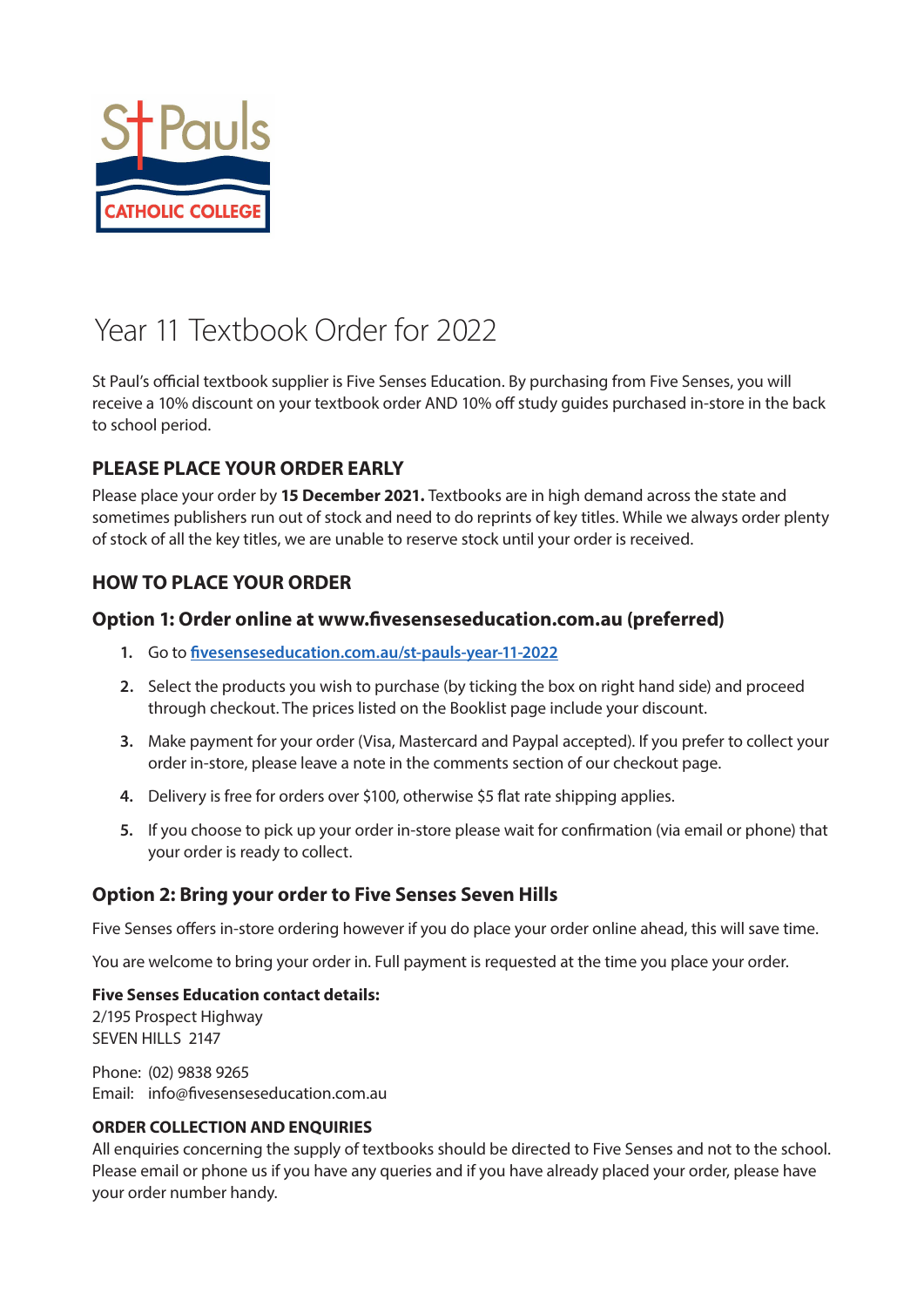# **St Paul's Catholic College Greystanes**

Year 11 Textbook Order for 2022

#### **STUDENT DETAILS:**

| All Prices include GST<br><b>RRP</b><br><b>PRICE</b><br><b>SUBJECT</b><br><b>ITEM</b><br><b>ISBN</b><br><b>TITLE</b><br><b>AUTHOR</b><br><b>PUBLISHER</b><br>Pearson Biology 11 NSW Student<br>\$75.56<br><b>Biology</b><br>01<br>9781488619250<br>Siwinksi et al<br>Pearson<br><del>\$83.95</del><br>Book with eBook<br><b>OR</b><br>02<br>Siwinksi et al<br>\$51.95<br>\$46.76<br>9781488663451<br>Pearson Biology 11 NSW<br>Pearson<br>e<br>eBook (Access Code)<br><b>Book</b><br><b>Chemistry</b><br>03<br>9781488619274<br>Pearson Chemistry 11 NSW Student<br>Chan et al<br>\$75.56<br>Pearson<br><del>\$83.95</del><br>Book with eBook OR<br>04<br>Chan et al<br>\$51.95<br>\$46.76<br>9781488663468<br>Pearson Chemistry 11 NSW<br>Pearson<br>e<br>eBook (Access Code)<br><b>Book</b><br><b>Construction</b><br>05<br>Richard<br>9780170420570<br><b>Basic Building and Construction</b><br>Cengage<br><del>\$89.95</del><br>\$80.96<br>Skills 6th Edition<br>Moran<br><b>Design and</b><br>Design & Technology Stage 6 2e<br>06<br>9781108869331<br>Wesley et al<br>Cambridge<br>\$86.95<br>\$78.26<br><b>Technology</b><br>Bundle (Print, Digital & Workbook)<br><b>Economics</b><br>07<br><b>PRE-ORDER</b> Year 11 Economics<br><b>Tim Riley</b><br><b>Tim Riley</b><br>\$66.60<br>9780648589679<br>\$74.00<br>2022 Textbook (Due late Nov 2021)<br>Rochford<br><b>KJS</b><br>08<br><b>KJSBUN</b><br>\$77.00<br>\$69.30<br><b>Engineering</b><br>KJS Stage 6 Engineering Studies<br>Publications<br><b>Studies</b><br>4-Book Bundle<br><b>English</b><br>09<br>Aldous<br>9780099518471<br>Brave New World (Vintage Edition)<br>\$14.99<br>\$13.49<br>Vintage<br>(Advanced)<br>Huxley<br>10<br>9781107615380<br>Cambridge<br>\$17.06<br>King Lear 3e<br>Shakespeare<br>\$18.95<br>(Cambridge School Shakespeare)<br><b>English</b><br>11<br>We All Fall Down<br>Robert<br>Laurel Leaf<br>\$16.16<br>9780440215561<br>\$17.95<br>Cormier<br>(Standard)<br>12<br><b>UQP</b><br>\$19.95<br>\$17.96<br>9780702231339<br>The Simple Gift<br>Steven<br>Herrick<br>Cambridge<br>\$62.96<br><b>Hospitality</b><br>13<br>9781108404495<br>Cambridge Hospitality 4e<br>Holloway<br>\$69.95<br>et al<br>(print & digital)<br><b>Industrial</b><br>14<br>Leadbeatter<br>\$57.56<br>9780170411516<br>Woodworking Student Book 4e<br><del>\$63.95</del><br>Cengage<br><b>Technology:</b><br>et al<br><b>Timber</b><br>Information Processes and<br>PEC<br>\$63.86<br><b>Information</b><br>15<br>9780957891081<br>Samuel<br>\$70.95<br><b>Processes &amp;</b><br>Davis<br>Technology: Preliminary (2e)<br><b>Technology</b><br>Investigating<br>Investigating Science in Focus Year<br>Matchett<br>\$62.96<br>16<br>9780170411196<br>Cengage<br>\$69.95<br>11 Student Book with 4 Access Codes<br>Science<br>et al<br>17<br>Cambridge<br>\$69.26<br>Legal<br>9781108862813<br>Cambridge Legal Studies Stage 6<br>Milgate et al<br>\$76.95<br><b>Studies</b><br>Year 11 5e (Print and Digital)<br><b>Mathematics</b><br>CambridgeMATHS Standard Year 11<br>18<br>9781108434638<br>Powers<br>Cambridge<br>\$74.95<br>\$67.46<br><b>Standard 2</b><br>(print & interactive textbook) | Surname: |  | Given Names: |  |  |             |
|-------------------------------------------------------------------------------------------------------------------------------------------------------------------------------------------------------------------------------------------------------------------------------------------------------------------------------------------------------------------------------------------------------------------------------------------------------------------------------------------------------------------------------------------------------------------------------------------------------------------------------------------------------------------------------------------------------------------------------------------------------------------------------------------------------------------------------------------------------------------------------------------------------------------------------------------------------------------------------------------------------------------------------------------------------------------------------------------------------------------------------------------------------------------------------------------------------------------------------------------------------------------------------------------------------------------------------------------------------------------------------------------------------------------------------------------------------------------------------------------------------------------------------------------------------------------------------------------------------------------------------------------------------------------------------------------------------------------------------------------------------------------------------------------------------------------------------------------------------------------------------------------------------------------------------------------------------------------------------------------------------------------------------------------------------------------------------------------------------------------------------------------------------------------------------------------------------------------------------------------------------------------------------------------------------------------------------------------------------------------------------------------------------------------------------------------------------------------------------------------------------------------------------------------------------------------------------------------------------------------------------------------------------------------------------------------------------------------------------------------------------------------------------------------------------------------------------------------------------------------------------------------------------------------------------------------------------------------------------------------------------------------------------------------------------------------------------------------------------------------------------------------------------------------------------|----------|--|--------------|--|--|-------------|
|                                                                                                                                                                                                                                                                                                                                                                                                                                                                                                                                                                                                                                                                                                                                                                                                                                                                                                                                                                                                                                                                                                                                                                                                                                                                                                                                                                                                                                                                                                                                                                                                                                                                                                                                                                                                                                                                                                                                                                                                                                                                                                                                                                                                                                                                                                                                                                                                                                                                                                                                                                                                                                                                                                                                                                                                                                                                                                                                                                                                                                                                                                                                                                               |          |  |              |  |  | Please tick |
|                                                                                                                                                                                                                                                                                                                                                                                                                                                                                                                                                                                                                                                                                                                                                                                                                                                                                                                                                                                                                                                                                                                                                                                                                                                                                                                                                                                                                                                                                                                                                                                                                                                                                                                                                                                                                                                                                                                                                                                                                                                                                                                                                                                                                                                                                                                                                                                                                                                                                                                                                                                                                                                                                                                                                                                                                                                                                                                                                                                                                                                                                                                                                                               |          |  |              |  |  |             |
|                                                                                                                                                                                                                                                                                                                                                                                                                                                                                                                                                                                                                                                                                                                                                                                                                                                                                                                                                                                                                                                                                                                                                                                                                                                                                                                                                                                                                                                                                                                                                                                                                                                                                                                                                                                                                                                                                                                                                                                                                                                                                                                                                                                                                                                                                                                                                                                                                                                                                                                                                                                                                                                                                                                                                                                                                                                                                                                                                                                                                                                                                                                                                                               |          |  |              |  |  |             |
|                                                                                                                                                                                                                                                                                                                                                                                                                                                                                                                                                                                                                                                                                                                                                                                                                                                                                                                                                                                                                                                                                                                                                                                                                                                                                                                                                                                                                                                                                                                                                                                                                                                                                                                                                                                                                                                                                                                                                                                                                                                                                                                                                                                                                                                                                                                                                                                                                                                                                                                                                                                                                                                                                                                                                                                                                                                                                                                                                                                                                                                                                                                                                                               |          |  |              |  |  |             |
|                                                                                                                                                                                                                                                                                                                                                                                                                                                                                                                                                                                                                                                                                                                                                                                                                                                                                                                                                                                                                                                                                                                                                                                                                                                                                                                                                                                                                                                                                                                                                                                                                                                                                                                                                                                                                                                                                                                                                                                                                                                                                                                                                                                                                                                                                                                                                                                                                                                                                                                                                                                                                                                                                                                                                                                                                                                                                                                                                                                                                                                                                                                                                                               |          |  |              |  |  |             |
|                                                                                                                                                                                                                                                                                                                                                                                                                                                                                                                                                                                                                                                                                                                                                                                                                                                                                                                                                                                                                                                                                                                                                                                                                                                                                                                                                                                                                                                                                                                                                                                                                                                                                                                                                                                                                                                                                                                                                                                                                                                                                                                                                                                                                                                                                                                                                                                                                                                                                                                                                                                                                                                                                                                                                                                                                                                                                                                                                                                                                                                                                                                                                                               |          |  |              |  |  |             |
|                                                                                                                                                                                                                                                                                                                                                                                                                                                                                                                                                                                                                                                                                                                                                                                                                                                                                                                                                                                                                                                                                                                                                                                                                                                                                                                                                                                                                                                                                                                                                                                                                                                                                                                                                                                                                                                                                                                                                                                                                                                                                                                                                                                                                                                                                                                                                                                                                                                                                                                                                                                                                                                                                                                                                                                                                                                                                                                                                                                                                                                                                                                                                                               |          |  |              |  |  |             |
|                                                                                                                                                                                                                                                                                                                                                                                                                                                                                                                                                                                                                                                                                                                                                                                                                                                                                                                                                                                                                                                                                                                                                                                                                                                                                                                                                                                                                                                                                                                                                                                                                                                                                                                                                                                                                                                                                                                                                                                                                                                                                                                                                                                                                                                                                                                                                                                                                                                                                                                                                                                                                                                                                                                                                                                                                                                                                                                                                                                                                                                                                                                                                                               |          |  |              |  |  |             |
|                                                                                                                                                                                                                                                                                                                                                                                                                                                                                                                                                                                                                                                                                                                                                                                                                                                                                                                                                                                                                                                                                                                                                                                                                                                                                                                                                                                                                                                                                                                                                                                                                                                                                                                                                                                                                                                                                                                                                                                                                                                                                                                                                                                                                                                                                                                                                                                                                                                                                                                                                                                                                                                                                                                                                                                                                                                                                                                                                                                                                                                                                                                                                                               |          |  |              |  |  |             |
|                                                                                                                                                                                                                                                                                                                                                                                                                                                                                                                                                                                                                                                                                                                                                                                                                                                                                                                                                                                                                                                                                                                                                                                                                                                                                                                                                                                                                                                                                                                                                                                                                                                                                                                                                                                                                                                                                                                                                                                                                                                                                                                                                                                                                                                                                                                                                                                                                                                                                                                                                                                                                                                                                                                                                                                                                                                                                                                                                                                                                                                                                                                                                                               |          |  |              |  |  |             |
|                                                                                                                                                                                                                                                                                                                                                                                                                                                                                                                                                                                                                                                                                                                                                                                                                                                                                                                                                                                                                                                                                                                                                                                                                                                                                                                                                                                                                                                                                                                                                                                                                                                                                                                                                                                                                                                                                                                                                                                                                                                                                                                                                                                                                                                                                                                                                                                                                                                                                                                                                                                                                                                                                                                                                                                                                                                                                                                                                                                                                                                                                                                                                                               |          |  |              |  |  |             |
|                                                                                                                                                                                                                                                                                                                                                                                                                                                                                                                                                                                                                                                                                                                                                                                                                                                                                                                                                                                                                                                                                                                                                                                                                                                                                                                                                                                                                                                                                                                                                                                                                                                                                                                                                                                                                                                                                                                                                                                                                                                                                                                                                                                                                                                                                                                                                                                                                                                                                                                                                                                                                                                                                                                                                                                                                                                                                                                                                                                                                                                                                                                                                                               |          |  |              |  |  |             |
|                                                                                                                                                                                                                                                                                                                                                                                                                                                                                                                                                                                                                                                                                                                                                                                                                                                                                                                                                                                                                                                                                                                                                                                                                                                                                                                                                                                                                                                                                                                                                                                                                                                                                                                                                                                                                                                                                                                                                                                                                                                                                                                                                                                                                                                                                                                                                                                                                                                                                                                                                                                                                                                                                                                                                                                                                                                                                                                                                                                                                                                                                                                                                                               |          |  |              |  |  |             |
|                                                                                                                                                                                                                                                                                                                                                                                                                                                                                                                                                                                                                                                                                                                                                                                                                                                                                                                                                                                                                                                                                                                                                                                                                                                                                                                                                                                                                                                                                                                                                                                                                                                                                                                                                                                                                                                                                                                                                                                                                                                                                                                                                                                                                                                                                                                                                                                                                                                                                                                                                                                                                                                                                                                                                                                                                                                                                                                                                                                                                                                                                                                                                                               |          |  |              |  |  |             |
|                                                                                                                                                                                                                                                                                                                                                                                                                                                                                                                                                                                                                                                                                                                                                                                                                                                                                                                                                                                                                                                                                                                                                                                                                                                                                                                                                                                                                                                                                                                                                                                                                                                                                                                                                                                                                                                                                                                                                                                                                                                                                                                                                                                                                                                                                                                                                                                                                                                                                                                                                                                                                                                                                                                                                                                                                                                                                                                                                                                                                                                                                                                                                                               |          |  |              |  |  |             |
|                                                                                                                                                                                                                                                                                                                                                                                                                                                                                                                                                                                                                                                                                                                                                                                                                                                                                                                                                                                                                                                                                                                                                                                                                                                                                                                                                                                                                                                                                                                                                                                                                                                                                                                                                                                                                                                                                                                                                                                                                                                                                                                                                                                                                                                                                                                                                                                                                                                                                                                                                                                                                                                                                                                                                                                                                                                                                                                                                                                                                                                                                                                                                                               |          |  |              |  |  |             |
|                                                                                                                                                                                                                                                                                                                                                                                                                                                                                                                                                                                                                                                                                                                                                                                                                                                                                                                                                                                                                                                                                                                                                                                                                                                                                                                                                                                                                                                                                                                                                                                                                                                                                                                                                                                                                                                                                                                                                                                                                                                                                                                                                                                                                                                                                                                                                                                                                                                                                                                                                                                                                                                                                                                                                                                                                                                                                                                                                                                                                                                                                                                                                                               |          |  |              |  |  |             |
|                                                                                                                                                                                                                                                                                                                                                                                                                                                                                                                                                                                                                                                                                                                                                                                                                                                                                                                                                                                                                                                                                                                                                                                                                                                                                                                                                                                                                                                                                                                                                                                                                                                                                                                                                                                                                                                                                                                                                                                                                                                                                                                                                                                                                                                                                                                                                                                                                                                                                                                                                                                                                                                                                                                                                                                                                                                                                                                                                                                                                                                                                                                                                                               |          |  |              |  |  |             |
|                                                                                                                                                                                                                                                                                                                                                                                                                                                                                                                                                                                                                                                                                                                                                                                                                                                                                                                                                                                                                                                                                                                                                                                                                                                                                                                                                                                                                                                                                                                                                                                                                                                                                                                                                                                                                                                                                                                                                                                                                                                                                                                                                                                                                                                                                                                                                                                                                                                                                                                                                                                                                                                                                                                                                                                                                                                                                                                                                                                                                                                                                                                                                                               |          |  |              |  |  |             |
|                                                                                                                                                                                                                                                                                                                                                                                                                                                                                                                                                                                                                                                                                                                                                                                                                                                                                                                                                                                                                                                                                                                                                                                                                                                                                                                                                                                                                                                                                                                                                                                                                                                                                                                                                                                                                                                                                                                                                                                                                                                                                                                                                                                                                                                                                                                                                                                                                                                                                                                                                                                                                                                                                                                                                                                                                                                                                                                                                                                                                                                                                                                                                                               |          |  |              |  |  |             |

*continued over…*

## **Order online at** *[fivesenseseducation.com.au/st-pauls-year-11-2022](https://fivesenseseducation.com.au/st-pauls-year-11-2022)*

FREE HOME DELIVERY for orders over \$100 when you order online

*page 1 of 2*

ABN 16 001 414 437

North Rocks NSW 2151

**Five Senses Education Pty Ltd** North Rocks Shopping Centre **Tel** 02 **9872 5354 e-mail** northrocks@fivesenseseducation.com.au 328–336 North Rocks Road **Fax** 02 9871 3321 **web address** www.fivesenseseducation.com.au